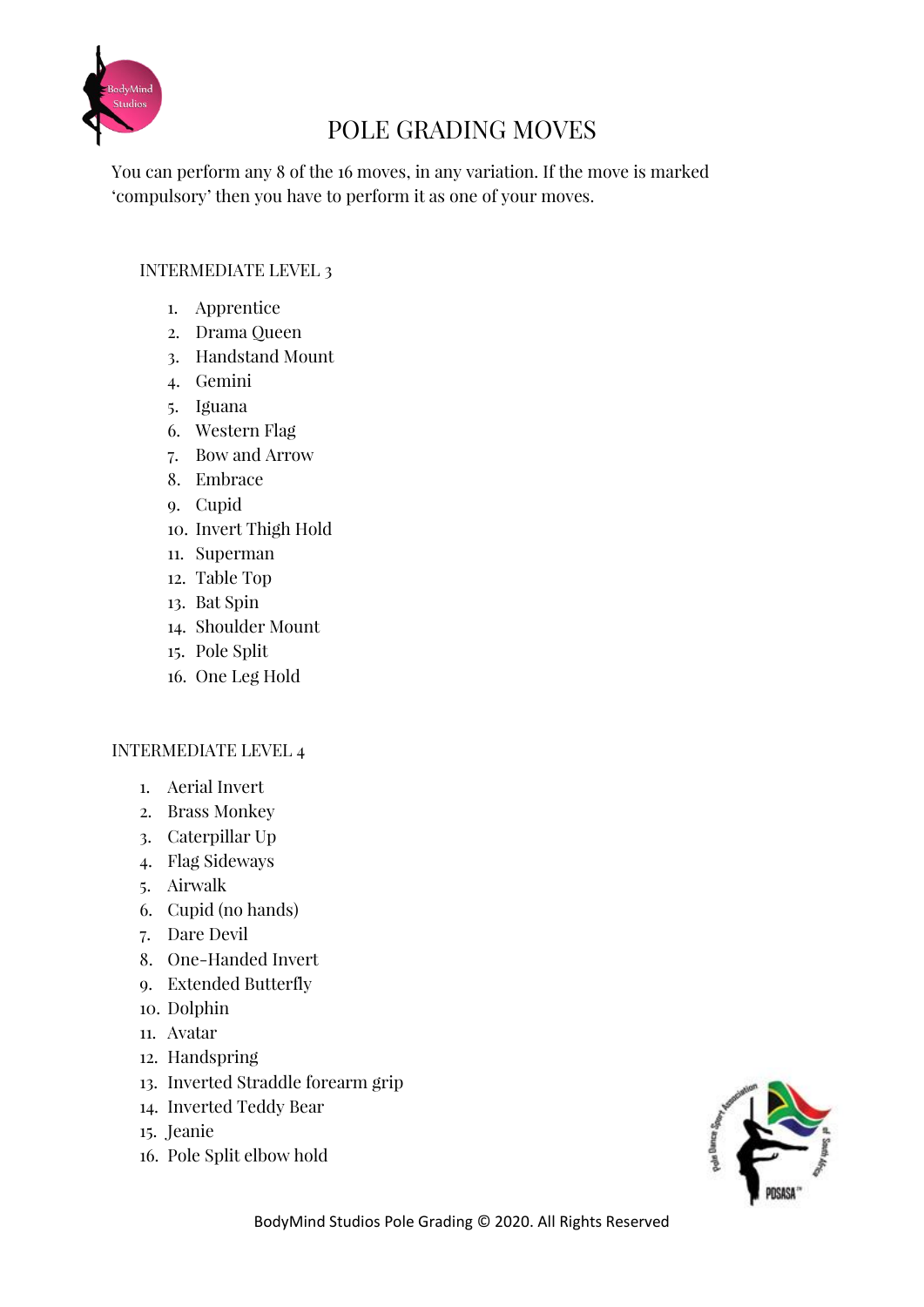## INTERMEDIATE LEVEL 3



Apprentice Drama Queen

Handstand Mount Gemini



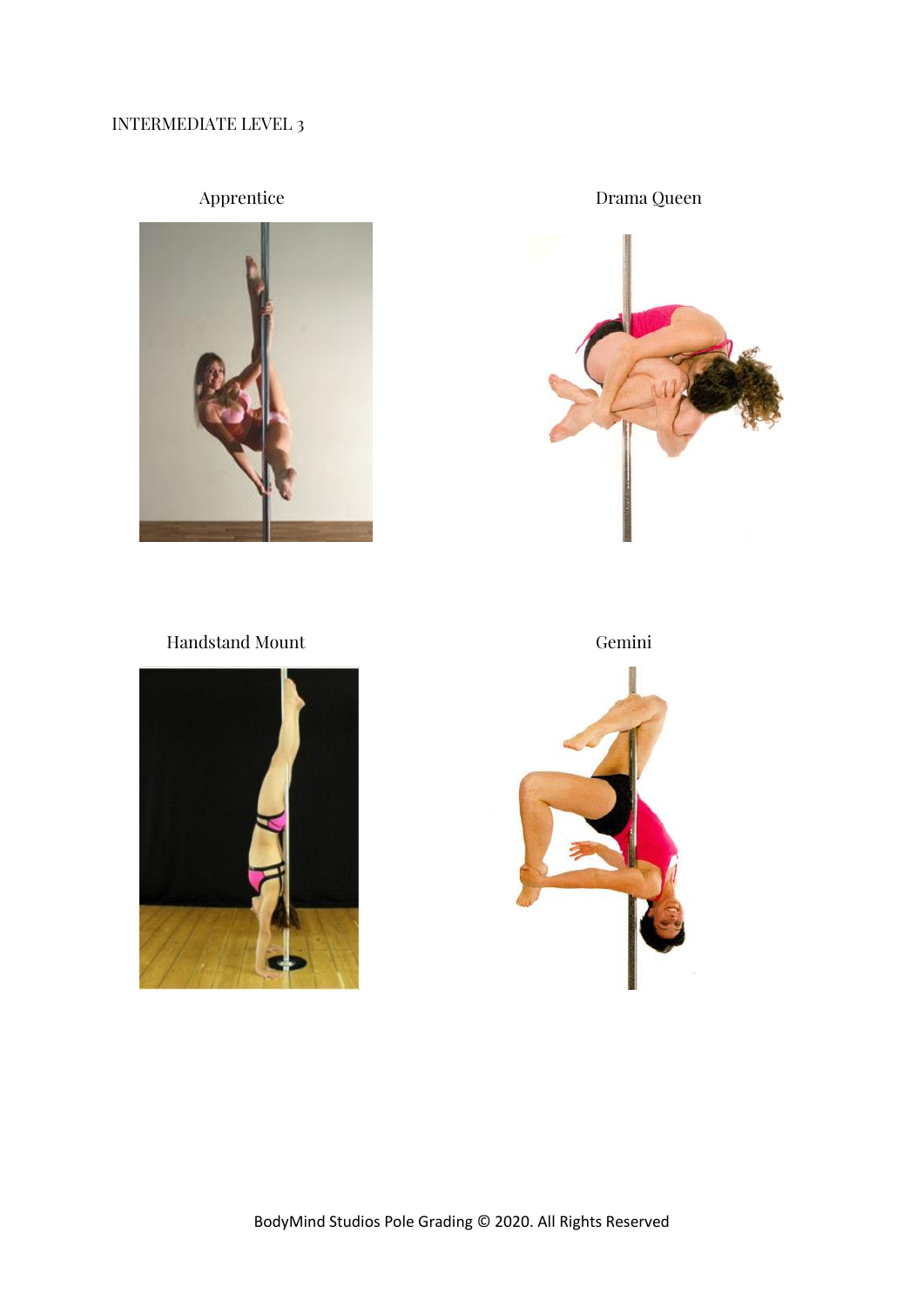Iguana Western Flag





Bow and Arrow Embrace







Cupid Invert Thigh Hold

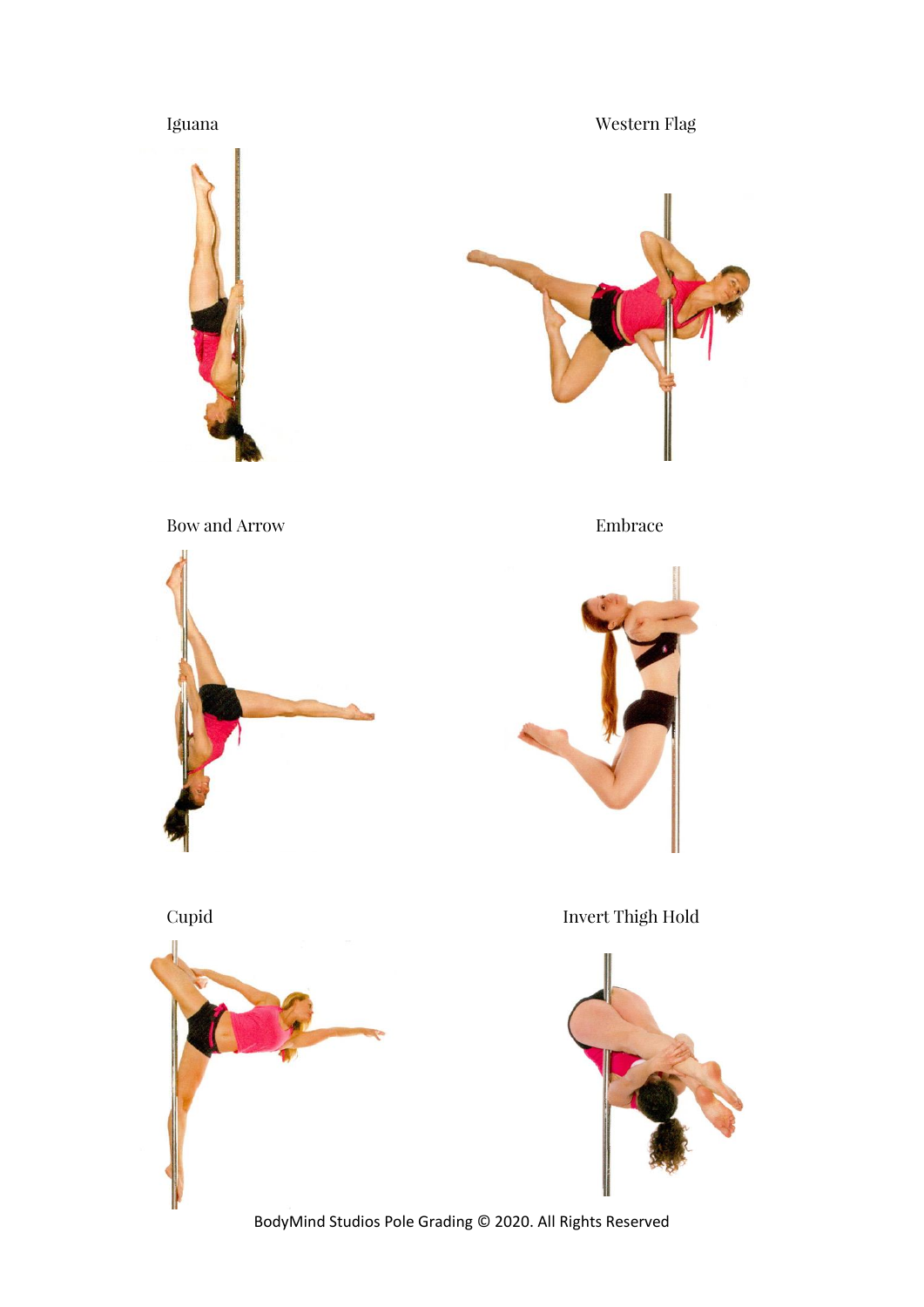







Bat Spin Shoulder Mount



Pole Split One Leg Hold

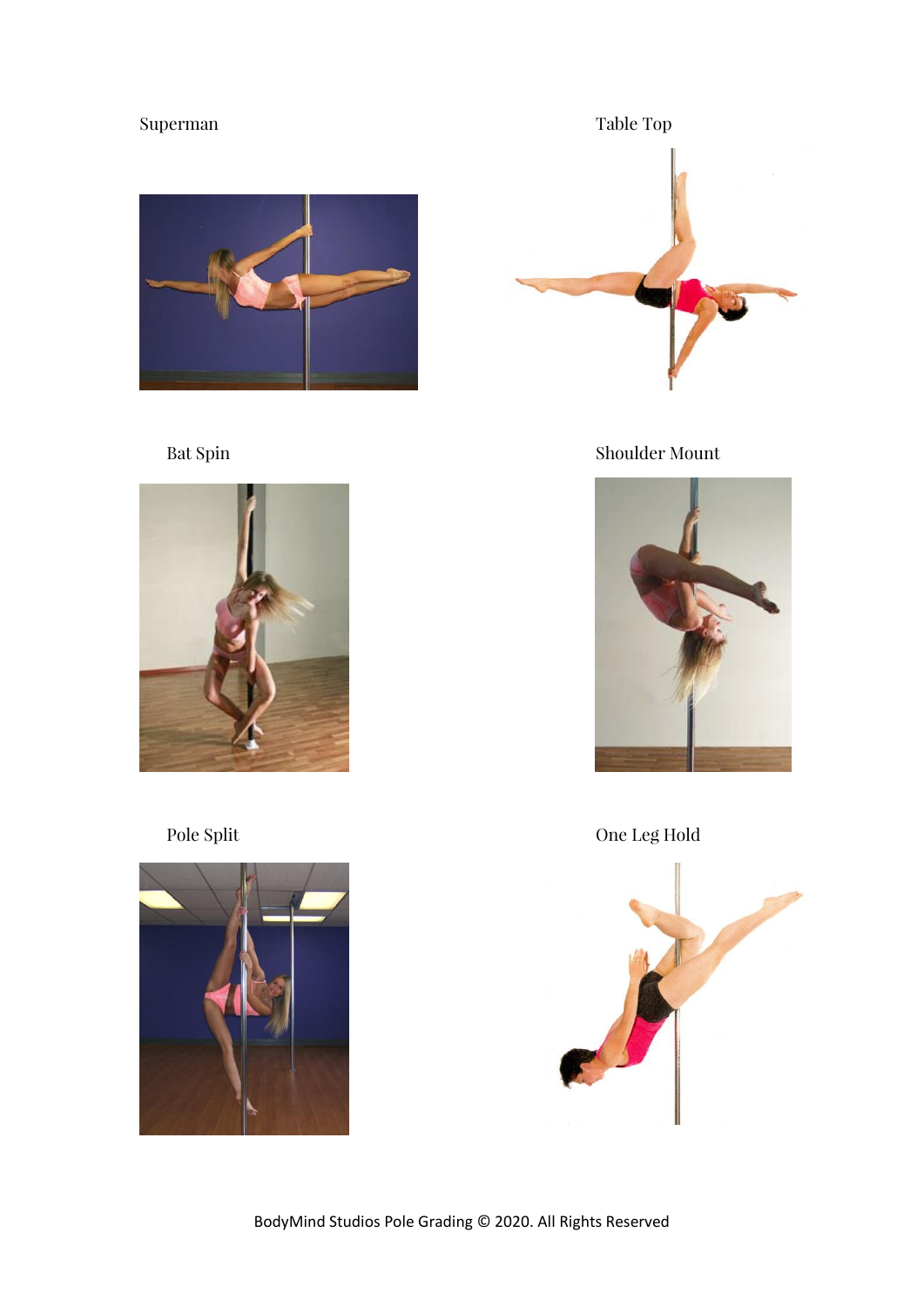## INTERMEDIATE LEVEL 4



Aerial Invert Brass Monkey



Caterpillar Up Flag Sideways



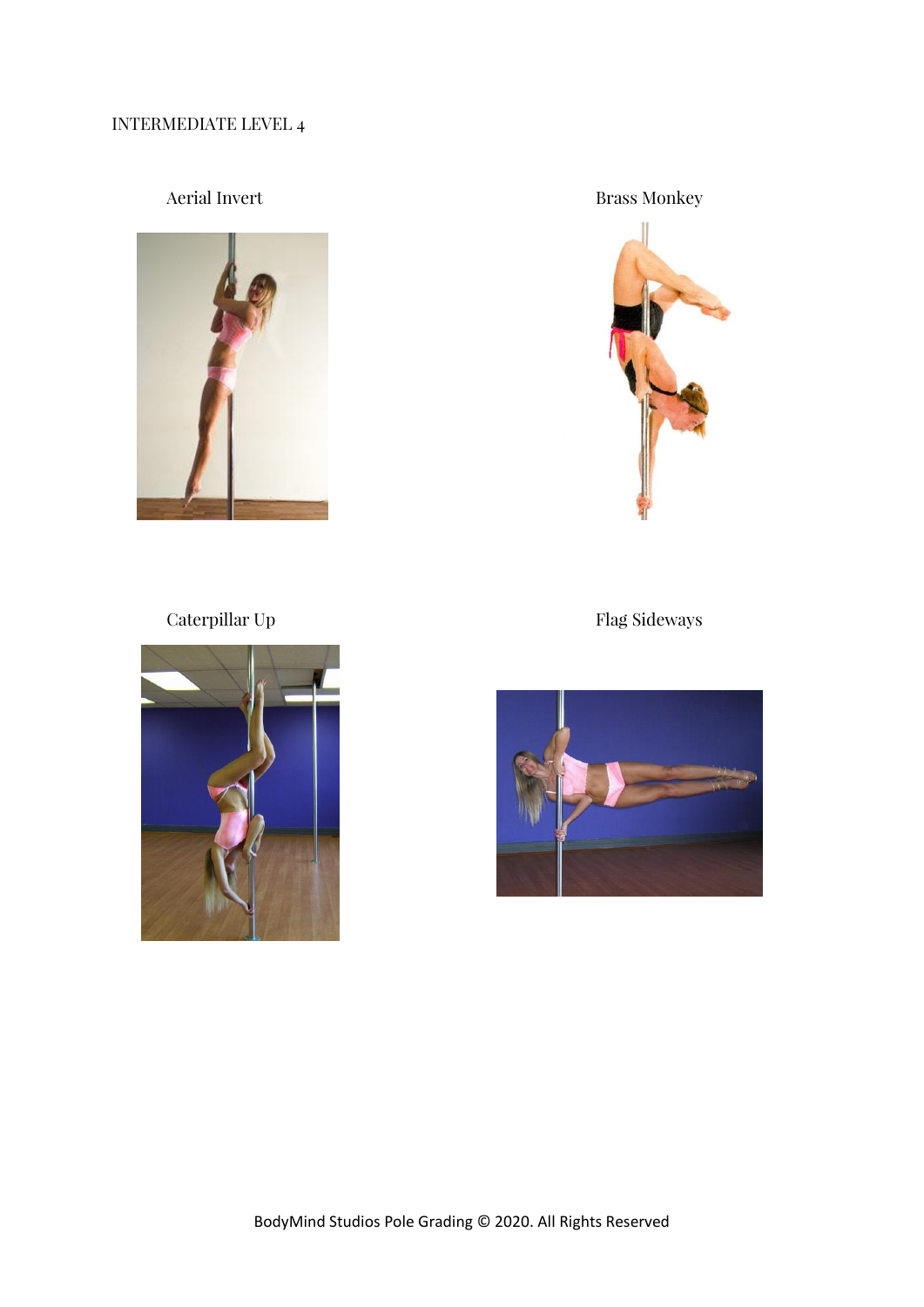